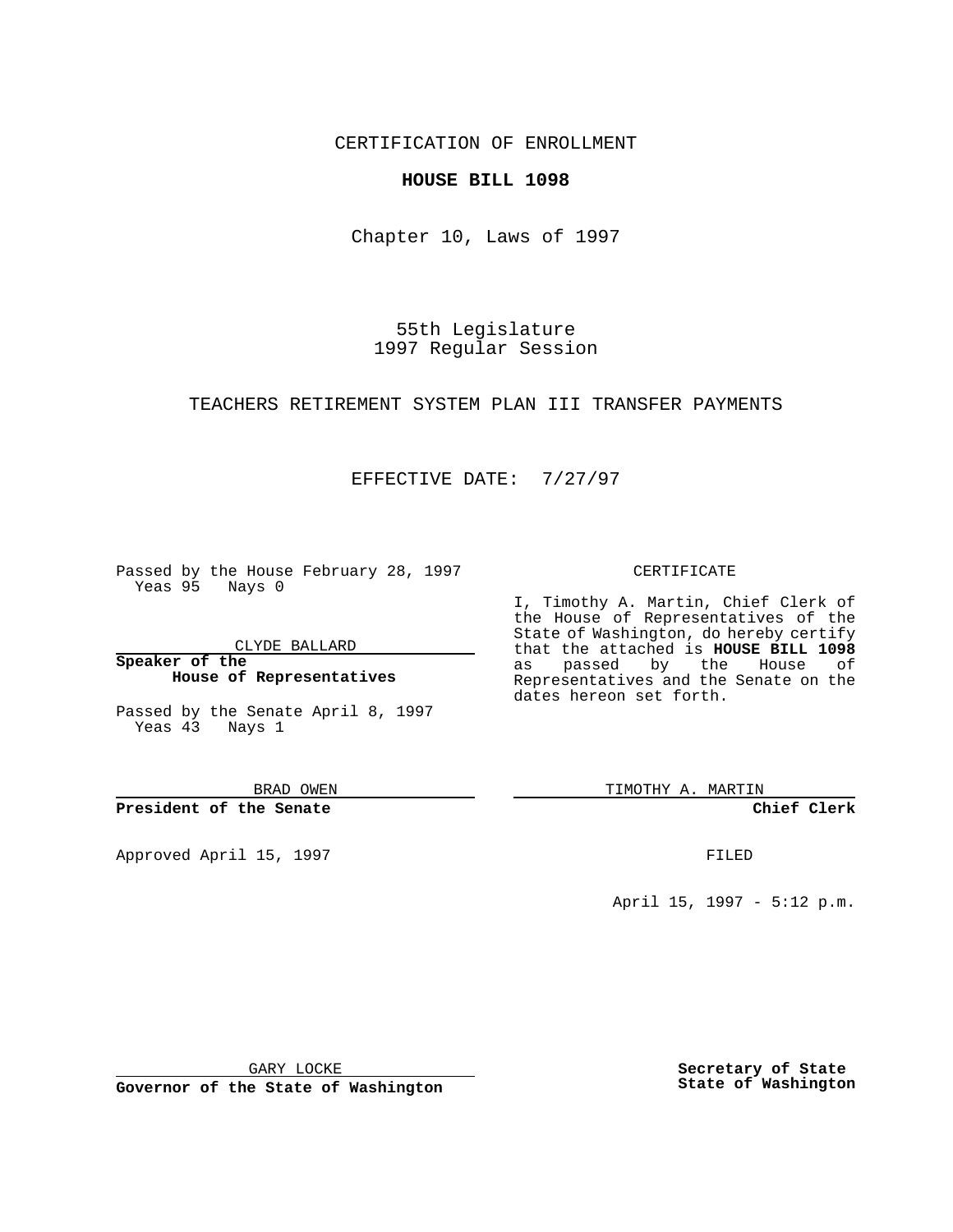# **HOUSE BILL 1098** \_\_\_\_\_\_\_\_\_\_\_\_\_\_\_\_\_\_\_\_\_\_\_\_\_\_\_\_\_\_\_\_\_\_\_\_\_\_\_\_\_\_\_\_\_\_\_

\_\_\_\_\_\_\_\_\_\_\_\_\_\_\_\_\_\_\_\_\_\_\_\_\_\_\_\_\_\_\_\_\_\_\_\_\_\_\_\_\_\_\_\_\_\_\_

Passed Legislature - 1997 Regular Session

### **State of Washington 55th Legislature 1997 Regular Session**

**By** Representatives Carlson, H. Sommers, Cooke, Conway, Sehlin, Ogden, Wolfe, Blalock, Constantine, Tokuda, Hatfield, Dunn, Wood, O'Brien, Veloria, Kessler, Cairnes, Murray, Keiser, Sheldon, Anderson, Cody, Kenney, Scott, Dunshee and Mason; by request of Joint Committee on Pension Policy

Read first time 01/14/97. Referred to Committee on Appropriations.

1 AN ACT Relating to the teachers' retirement system plan III 2 contribution rates; and amending RCW 41.32.8401 and 41.45.061.

3 BE IT ENACTED BY THE LEGISLATURE OF THE STATE OF WASHINGTON:

4 **Sec. 1.** RCW 41.32.8401 and 1996 c 39 s 8 are each amended to read 5 as follows:

6 (1) Anyone who requests to transfer under RCW 41.32.817 before 7 January 1, 1998, and establishes service credit for January 1998, shall 8 have their member account increased by  $(($   $t$  wenty) $)$  forty percent of:

9 (a) Plan II accumulated contributions as of January 1, 1996, less 10 fifty percent of any payments made pursuant to RCW 41.50.165(2); or

11 (b) All amounts withdrawn after January 1, 1996, which are 12 completely restored before January 1, 1998.

13 (2) Substitute teachers shall receive the additional payment 14 provided in subsection (1) of this section if they:

15 (a) Establish service credit for January 1998; and

16 (b) Establish any service credit from July 1996 through December 17 1997; and

18 (c) Elect to transfer on or before March 1, 1999.